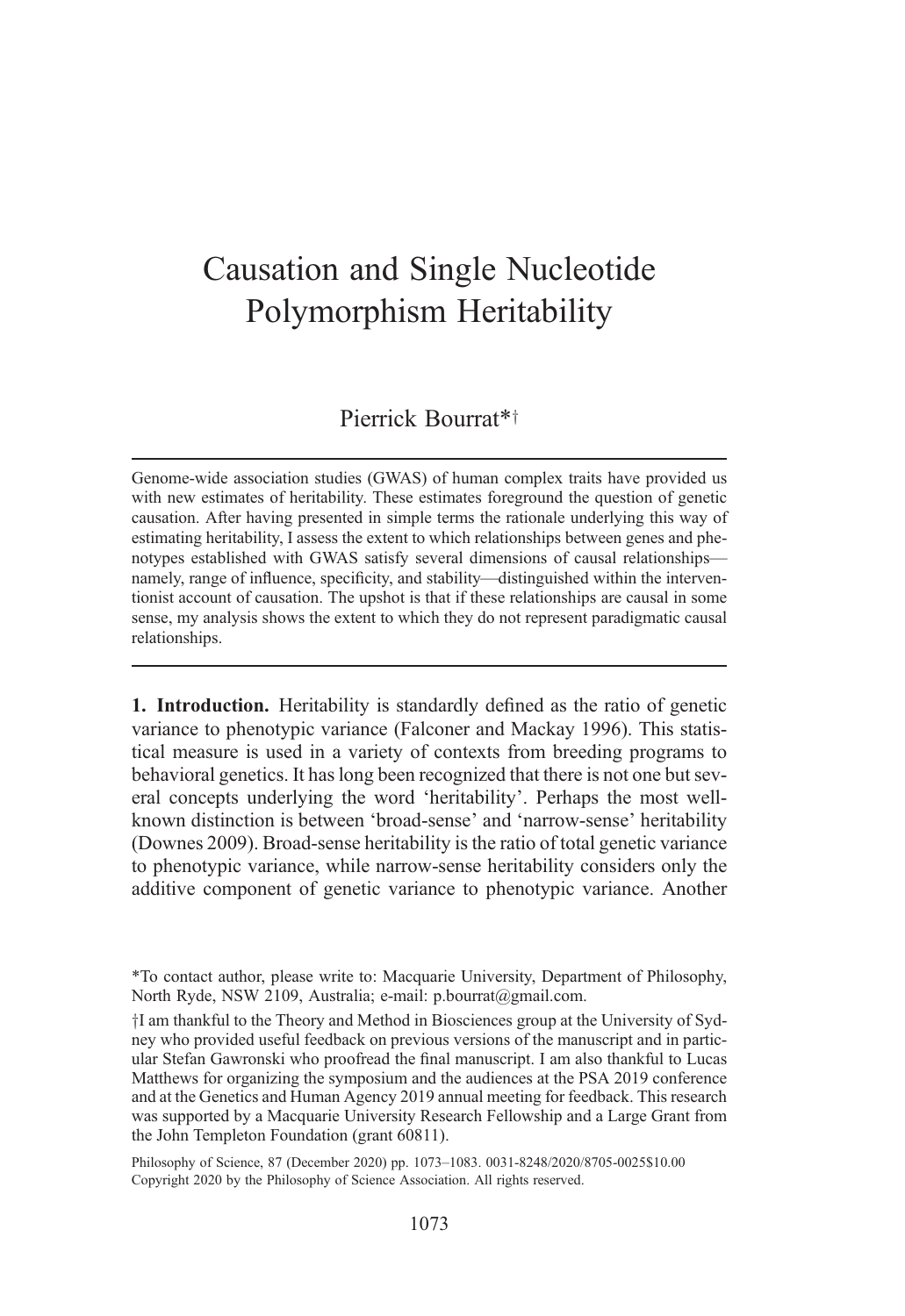distinction rests on the concept of the gene underlying a particular heritability definition. In classical quantitative genetics, the genetic component typically refers to an evolutionary concept of the gene in which a 'gene' is a postulated physical basis for the phenomenological relationships between phenotypes in successive generations. In this context a 'gene' could have a number of possible physical substrates, including but not limited to DNA (Griffiths and Neumann-Held 1999; Griffiths and Stotz 2013; Lu and Bourrat 2018). Other material substrates include transgenerational epigenetic materials that do not have a DNA-sequence basis. In the context of molecular biology—including genome-wide association studies (GWAS), as we will see—it refers to a more restricted notion of the gene, such as a particular DNA sequence. In addition to the different issues surrounding the theoretical definition(s) of heritability, a gap often exists between a definition and the available methods for estimation.

Because of these different moving parts, heritability is a rich target for philosophical investigation. Previous philosophical analyses on this notion have aimed at assessing the extent to which it tracks genetic causation (e.g., Sesardic 2005; Lynch and Bourrat 2017; Bourrat 2019a), in particular when a gene-environment covariance or interaction exists for a trait. Prompted by new methods of estimation, other philosophical analyses have tackled a narrower issue, namely, the missing heritability problem (Turkheimer 2011; Bourrat and Lu 2017; Bourrat, Lu, and Jablonka 2017; Matthews and Turkheimer 2019), of which one aspect is that heritability estimates obtained from GWAS are much lower than those obtained from classical family studies (e.g., twin studies, parent-offspring regression).

The aim of this article is to evaluate in what sense and to what extent heritability estimates obtained from GWAS track genetic causation from correlations. As rightly pointed out by Turkheimer (2011), the notion of genetic causation used in the context of GWAS and heritability is often left to the intuition of the reader. I aim to clarify it. To do so, I rely on the interventionist account of causation, more particularly the analysis proposed by Woodward (2010). I start by introducing the interventionist account. I then show how this account can be applied to single nucleotide polymorphism (SNP) heritability in an ideal setting. Finally, I show to what extent the relationships identified by SNP heritability estimates depart from what represent paradigmatic causal relationships within the interventionist account. In particular, the lack of known gene to phenotype mechanisms is an obstacle for these relationships to be paradigmatic.

2. The Interventionist Account of Causation. Following the interventionist account of causation, a variable  $C$  is a cause of another variable  $E$ , if changing the value of C by means of an ideal intervention, say from  $c_1$ to  $c_2$ , is associated with a change in the value of E, say from  $e_1$  to  $e_2$  at a later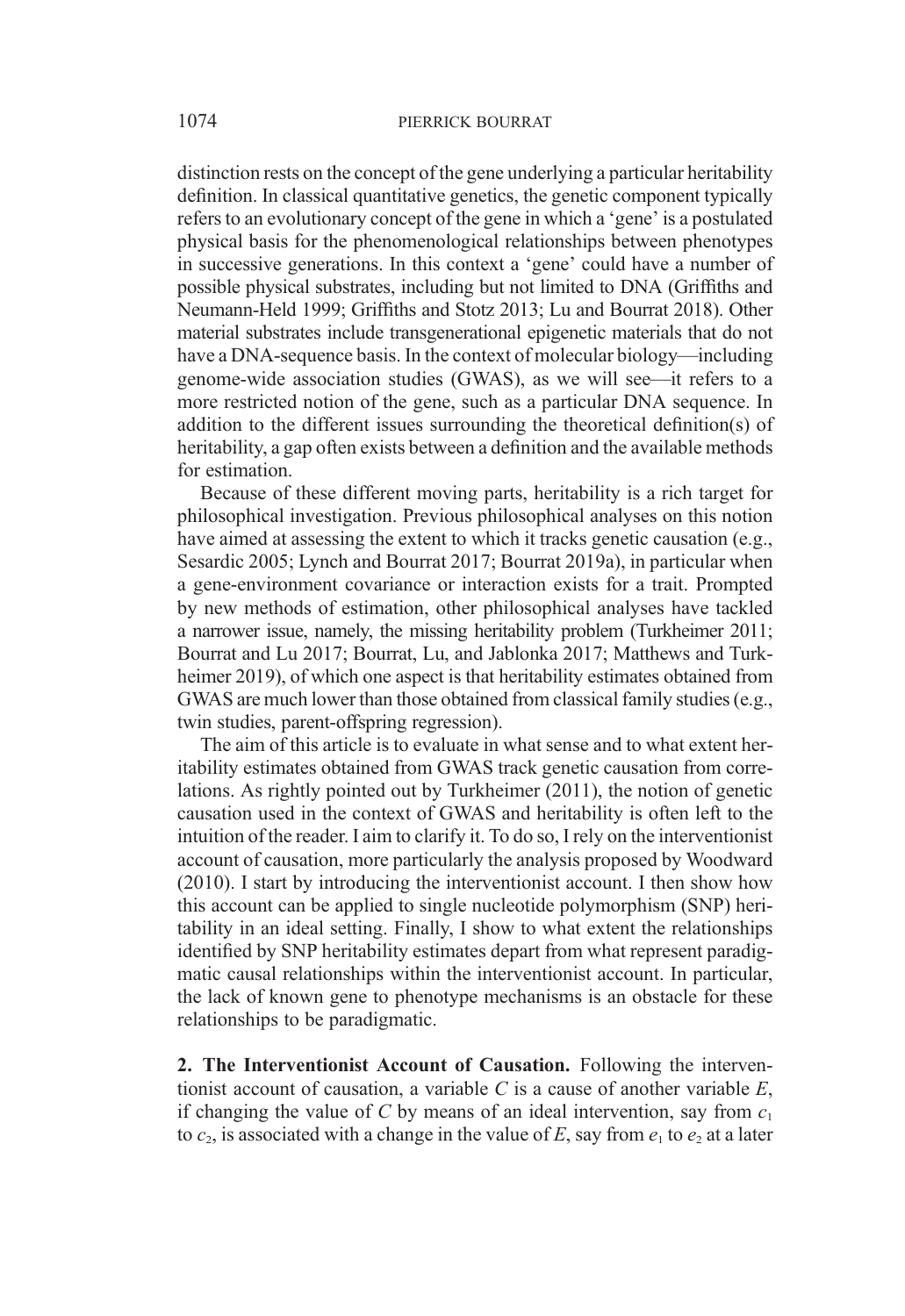point in time (see Woodward 2003, 2010). This provides a minimal criterion for causation within this account. An ideal intervention on C is defined as a change in the value of  $C$  at a given point in time that is associated with no other change in any other variable at that time.

Although this minimum criterion permits us to distinguish causes from noncauses, it provides no guidance to select the most salient cause(s) among different causes involved in a causal explanation. This is unsatisfactory because any given effect has infinitely many causal precedents. Yet, when one provides a causal explanation, one only cites a subset of this infinity of causes—those that are considered as the most relevant or important in some sense. The problem of choosing which of the causes should be cited in a causal explanation has been called the 'problem of causal selection' (Hesslow 1988). Within the interventionist account, the minimal criterion for causation can be supplemented by a number of 'causal dimensions' permitting us to systematically rank causal relationships according to these dimensions with the idea that, everything else being equal, the higher a causal relationship scores on any given dimension, the 'better', 'stronger', 'more salient', or 'more relevant' the causal relationship.

Following the analysis provided by Woodward (2010), the causal dimensions of 'range of influence', 'specificity', and 'stability' are all relevant to ranking causal relationships.<sup>1</sup> Range of influence concerns the extent to which one can intervene in a fine-grained way on a causal variable to produce a fine-grained effect. One example commonly used is the tuning dial of a radio, which has a larger range of influence on what we hear when compared to the on/off switch. The on/off switch has only two states leading to two effects: we hear something, or we do not, and when we hear something there is no control over what we hear. In contrast, the tuning dial determines which of many channels we hear when the radio is on.

Specificity is the extent to which there is a one-to-one mapping between cause and effect variables. Sometimes the same effect is obtained from different causal states, or the same cause produces different effects. In such cases, the specificity of the causal relationship is low. Contrasting examples

1. Note that Woodward (2010) gives different names to some of the dimensions I distinguish here. Notably what I call 'range of influence', he calls the 'INF' (for influence) notion of specificity, and what I simply refer to as 'specificity', he calls 'one-to-one specificity'. I use different names for these two notions here for clarity and because they have sometimes been confused (see Bourrat 2019b, 2019c). What I call 'stability' has often been lumped together with other, distinct causal dimensions. Following Pocheville, Griffiths, and Stotz (2017), I refer to one as 'stability' and the other as 'invariance' to avoid using invariance for both. I do not treat invariance in this restricted sense here. Note also that Woodward distinguishes several other dimensions that I do not treat. This is not to claim that they are not important. I simply take them to be less relevant for the question at hand.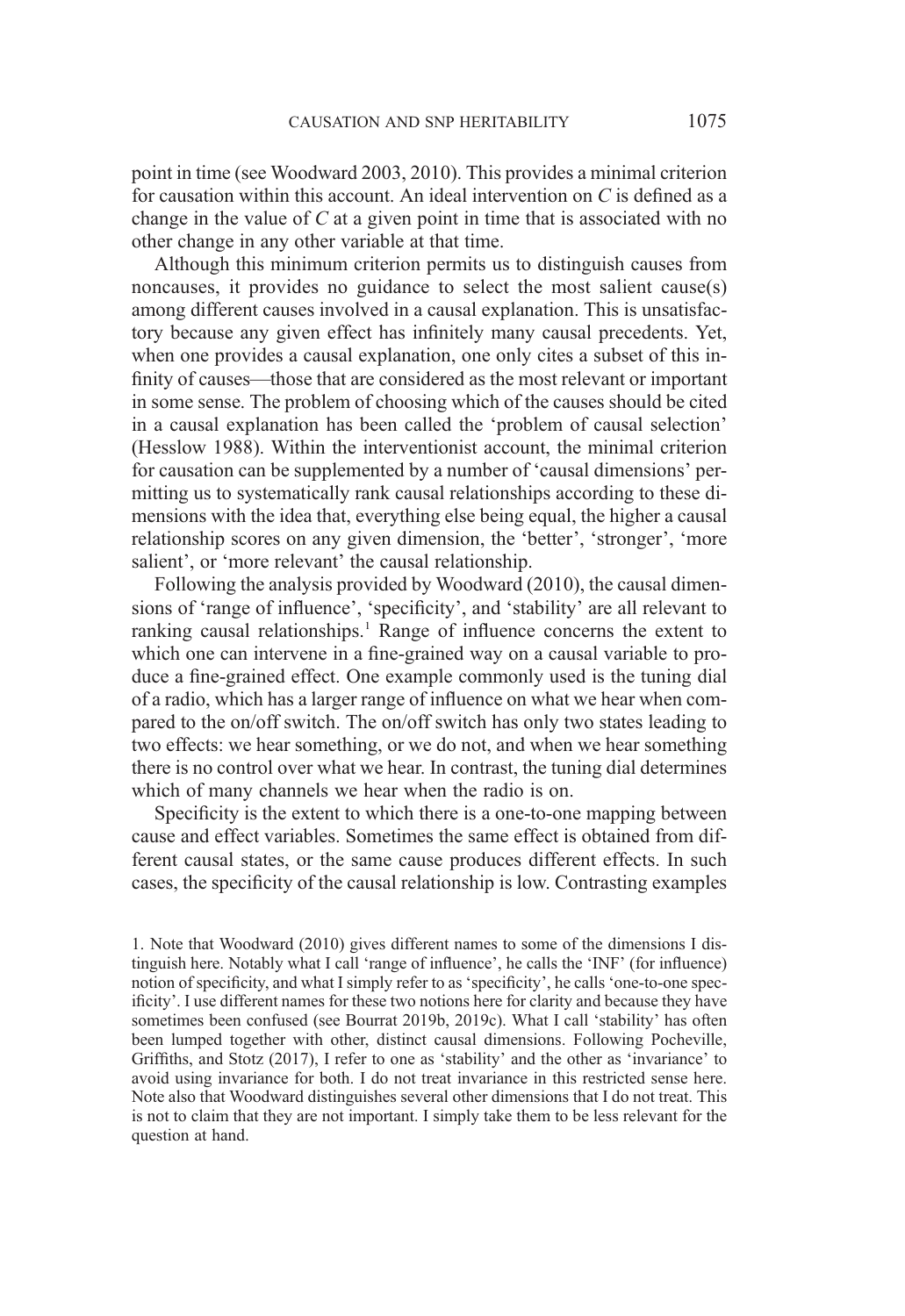here are an enzyme that catalyzes a wide range of chemical reactions (low specificity) and one facilitating a single product (high specificity).

Finally, stability concerns the extent to which a causal relationship holds in different backgrounds. The higher the range of backgrounds against which a causal relationship holds, the more stable it is. For instance, Huntington's Disease occurs in 100% of individuals when a gene on the short arm of the fourth chromosome has a particular sort of genetic abnormality (Walker 2007). Whether the disease occurs in such a situation is insensitive to the interventions made in the background of individuals with the genetic abnormality. Malignant hyperthermia is another condition under genetic control (Rosenberg et al. 2007). It leads some individuals with a mutation—generally on the long arm of chromosome 19—to manifest, among other things, a strong fever and muscle rigidity, only during general anaesthesia. If left untreated, the condition can be lethal. This condition results from anaesthetic agents perturbing a physiological mechanism leading to muscle contraction and generation of heat. Individuals with the mutation are otherwise normal. The causal relationship between the mutation and the disorder is much less stable than in the case of Huntington's Disease, since it only occurs in a particular background, namely, being exposed to some anaesthetic agents.

With some exceptions, the higher a causal relationship scores on each of the three dimensions discussed, the more explanatory the cause(s) involved in a relationship. To see that, consider how, everything else being equal, an explanation invoking a causal relationship scoring higher on range of influence, specificity, or stability would generally be preferred over one invoking a causal relationship scoring lower on any one of these dimensions. For this reason, I refer to causal relationships scoring maximally on the three dimensions as 'paradigmatic causal relationships'. For the same reason, I refer to causal relationships scoring low on the three dimensions as 'marginal causal relationships' (see fig. 1). The former ones have a high explanatory power. The latter ones satisfy the minimal criterion, but their explanatory power is greatly diminished.

Having presented some of the most important features of the interventionist account, in the next section I apply it to an ideal case in which heritability estimates obtained from GWAS could be causally interpreted straightforwardly and would capture paradigmatic causal relationships. In section 4, I present a number of limitations to that interpretation.

3. GWAS Heritability Estimates: An Ideal Case. At the core of GWAS are SNPs—substitutions of a single nucleotide. When such a mutation occurs, a given nucleic base A, C, T, or G is replaced by another one in the genome. In some cases, because the genetic code has some redundancy, this type of mutation leads to no change in phenotype—the amino acid coded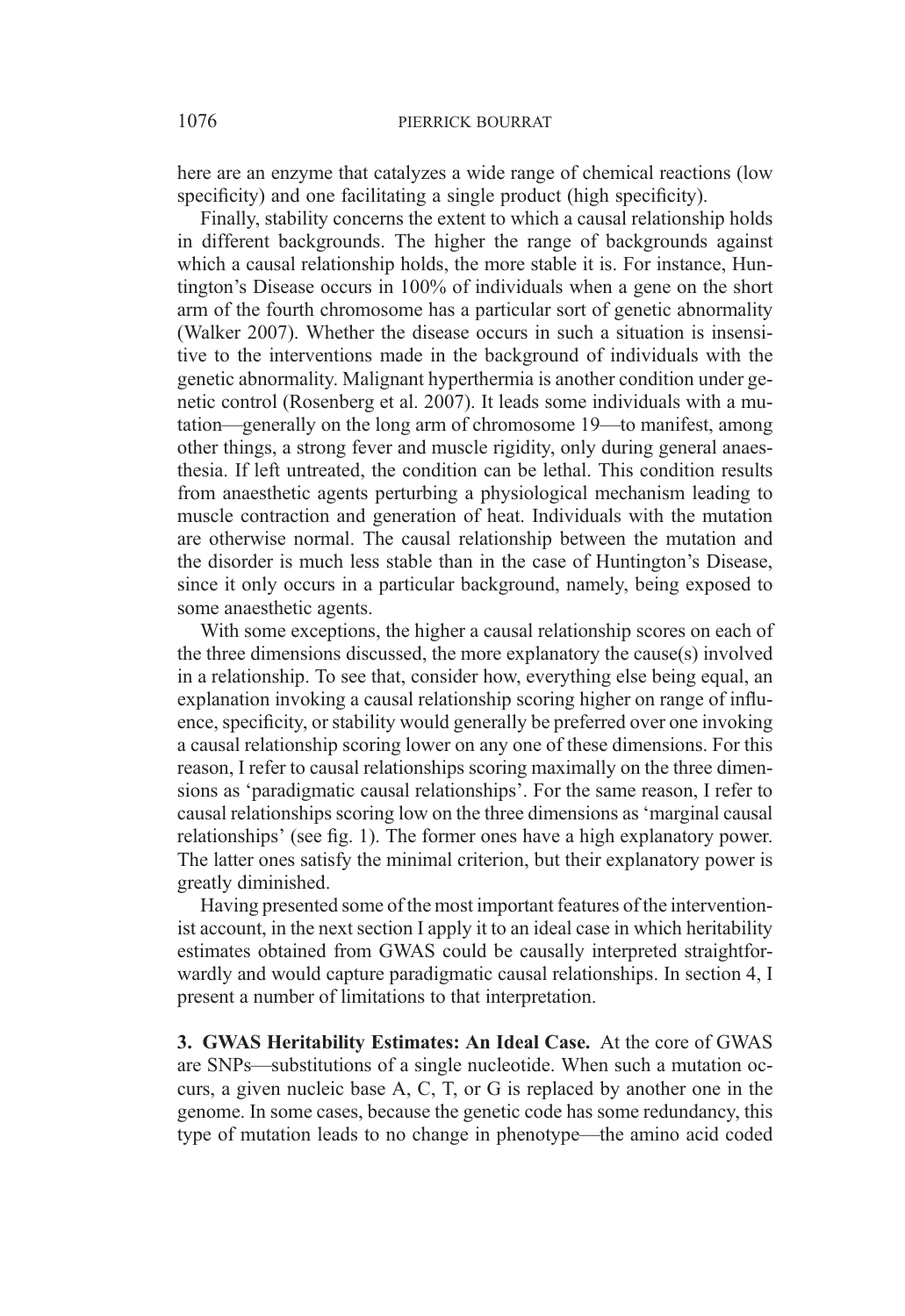

Figure 1. Three important dimensions of causal relationships for causal explanation: 'range of influence', 'specificity', and 'stability' (see main text for definitions of these dimensions). The higher a causal relationship scores on each of these dimensions, the more paradigmatic it is. In contrast, the lower it scores, the more marginal it is. It is a general feature of sciences to seek paradigmatic causal relationships. Color version available as an online enhancement.

for in protein synthesis by the nonmutant and mutant DNA sequences are the same. Such mutations are called 'synonymous substitutions'. In other cases, a substitution will lead to phenotypic change. The aim of GWAS is to unravel from correlations the substitutions making differences to a complex phenotype—that is polygenic—such as being affected by asthma.

To do so, when GWAS are conducted, individuals of a population are classified into two groups, namely, those having the disease and those not having it.<sup>2</sup> If a given SNP is more strongly associated with the disease state, one can conclude—with some confidence—that the difference in phenotype is due in part to the nucleotidic variant.<sup>3</sup> When this happens, the variant is said to be 'causal' (Yang et al. 2017, 1305).

2. The method can be tweaked to accommodate quantitative phenotypes such as height. I simplify greatly here to keep only the essence of the approach (for more details, see Bush and Moore 2012; Bourrat and Lu 2017).

3. To be clear, in and of themselves, these associations are not necessarily difference makers: they might simply be located near a site that is a difference maker (these noncausal variants are said to be in "linkage disequilibrium"). There are, however, ways to mitigate this problem (e.g., increase sample size, perform GWAS in different populations) and, by using sophisticated statistical methods, distinguish a variant that is a difference maker from one that is merely correlated with a difference maker.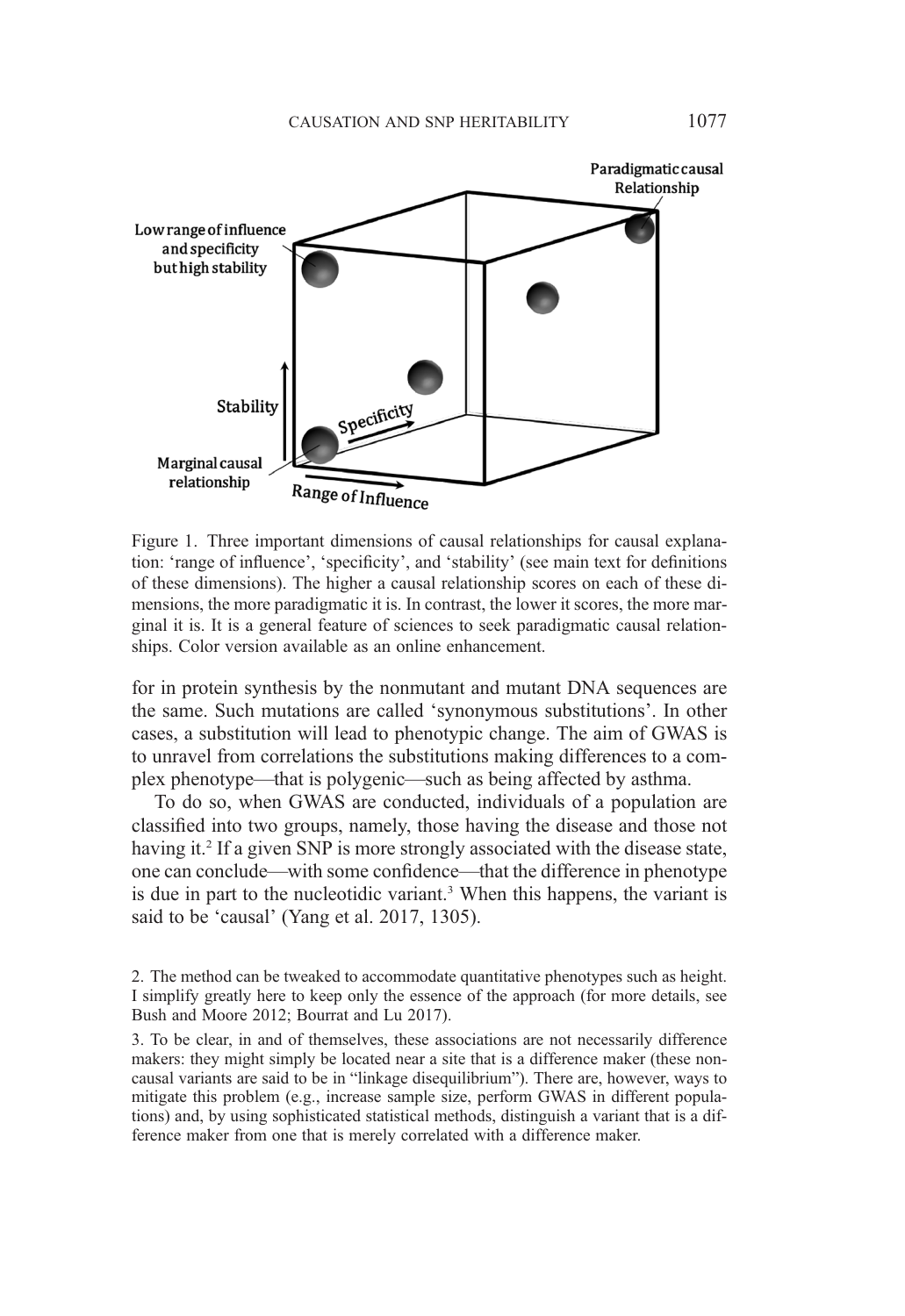## 1078 PIERRICK BOURRAT

Despite being purely observational studies as opposed to experiments in which interventions are performed, GWAS emulate the minimal criterion of causation, a claim made explicitly in the literature (see Lee and Chow 2013). Although no ideal interventions are performed on nucleotides in GWAS, one can assume, following the law of large numbers, that the phenotypic differences made by the genetic background and the environment of the individuals of the two groups are, on average, the same when the population is large and the factors are independent. It should be clear, however, that because one is dealing with correlations rather than causation qua ideal interventions here, despite all the precautions one might take to assess whether an SNP is causal, there is no guarantee that it truly is so. Some confounding factors might be the reason an SNP is associated with a phenotypic difference, such as when there is some population stratification (see, e.g., Mathieson and McVean 2012). Putting the problems surrounding confounding variables to one side, one can estimate the (SNP) heritability of a trait from associations between SNPs—assumed to be causal—and phenotype.

Early attempts to estimate heritability from GWAS have aimed to discover all causal variants for a given phenotype by conducting a series of GWAS and summing the variance explained by each of the different causal variants identified for a trait (Yang et al. 2017). Once this sum is divided by the total phenotypic variance, we obtain a heritability estimate. It came as a surprise to geneticists that these estimates account for less than 5% of the phenotypic variation for human height—the most studied human phenotype—much less than the estimates obtained by traditional family studies (around 80% for height). This observation motivated the quest for the now-famous missing heritability problem (Maher 2008; Turkheimer 2011; Bourrat and Lu 2017; Bourrat et al. 2017; Matthews and Turkheimer 2019). Using a method based on maximum likelihood estimation that takes into account all the information from SNPs at once rather than independently as with the early GWAS estimates, Yang et al. (2010) were able to explain about 45% of the variance in height, with the hope that new, more powerful, studies will close the remaining gap with family studies' estimates.4

4. SNP Heritability and Causal Dimensions. In the previous section, I presented an ideal situation in which heritability estimates obtained from GWAS capture the extent to which SNPs make differences to a given phenotype. I have already mentioned that the existence of confounding factors might render an estimate spurious. Apart from this problem, there might be different reasons why an estimate refers to causal relationships that depart from what I called 'paradigmatic causal relationships' (see fig. 1). To refer

<sup>4.</sup> For reasons why this might be difficult to attain, see Bourrat and Lu (2017) and Matthews and Turkheimer (2019).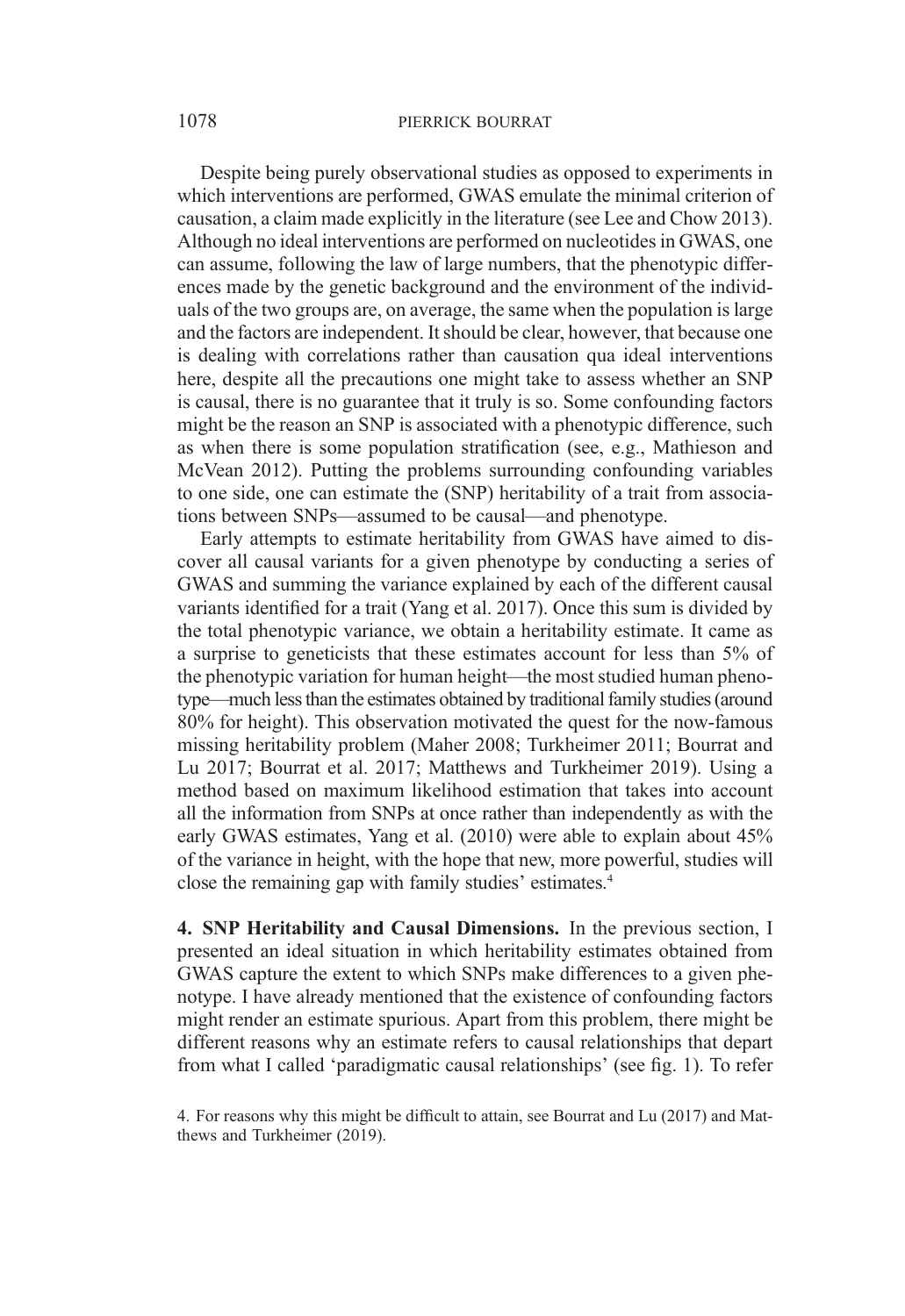to paradigmatic causal relationships, SNPs would have to be difference makers of phenotypes, scoring high on range of influence, specificity, and stability (and certainly other dimensions not treated here). Is that the case?

Let us start with range of influence. Because SNPs represent the smallest possible intervention-like changes one can make on the genome, this may be interpreted as a high range of influence from SNP to phenotype. In spite of this, the range of influence here is restricted to only a subset of what is meant by 'genetic' change, in particular when 'genetic' is understood from the perspective of the evolutionary gene concept.

To see this, recall that SNPs refer to only one type of mutation, namely, substitutions. However, other types of mutations occur on the genome. The most common are insertions and deletions—mutations that, as the names indicate, insert or delete a number of nucleotides on a DNA strand. We know that these types of mutations are involved in a number of diseases such as some cases of cystic fibrosis (Iannuzzi et al. 1991). Insofar as SNPs concern only substitutions, the genetic variance they refer to is a restricted conception of the molecular gene, as opposed to a notion of the molecular gene that would include insertions and deletions (see fig. 2).

Furthermore, other types of changes in the cells can have phenotypic effects. Some concern DNA itself; others do not (see fig. 2). For instance, it is well known that a particular DNA sequence being at one position rather than another on a chromosome can make a phenotypic difference. The positioneffect variegation observed in Drosophila melanogaster in which mutants express a variegated eye pattern, as opposed to a uniformly red color in nonmutants (see Elgin and Reuter [2013] for details on this fascinating case) is one such example. The cause for the phenotypic difference is due to a chromosomal translocation (more particularly an inversion) on the X chromosome. Because of the change in position, the gene responsible for eye color is located in the heterochromatin (a condensed part of nuclear DNA difficult to access for RNA polymerases) in mutant individuals, as opposed to the euchromatin (less condensed and thus more easily accessible for RNA polymerases) in wild individuals. This change in position explains why the



Figure 2. SNP heritability refers to a restricted notion of the molecular concept of the gene, which is itself less general than the concept of the evolutionary gene used in classical quantitative genetics.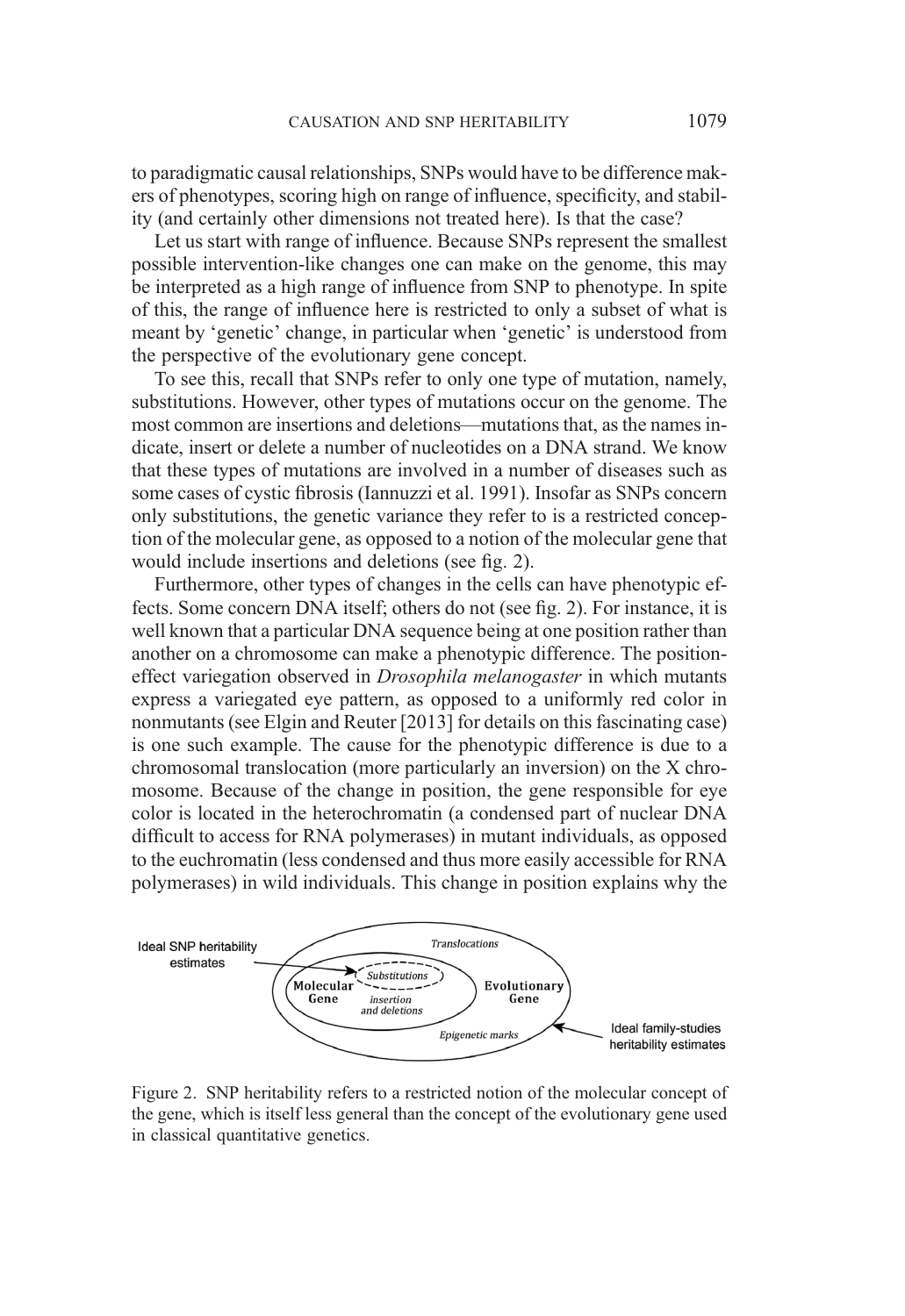gene is expressed in some cells but not others in mutant individuals: when polymerases reach the gene, it is expressed; otherwise it is not. This difference is 'genetic' in the sense that it is heritable and thus corresponds to the evolutionary notion of the gene, but it is not genetic from the perspective of the DNA sequence underlying the character since this sequence is the same (but with an inversion) in mutant and wild individuals. Causal variants identified in GWAS do not capture these factors.<sup>5</sup>

These different cases indicate that if the causal relationships between SNPs and phenotype, and consequently their aggregation and normalization into SNP heritability estimates, satisfy—or more accurately emulate—the minimal criterion of causation, the type of 'genetic' causal relationships they capture have restricted ranges of influence. They refer to a narrower notion of the gene than that referred to in classical quantitative genetics. The extent to which these relationships have restricted ranges of influence would, however, be difficult to estimate and is ultimately an empirical question that will probably lead to a different answer for different phenotypes.

Having shown in what sense SNP heritability departs from a paradigmatic genetic causal relationship with respect to range of influence, I now move on to specificity. We saw that SNPs can be conceptualized as emulations of idealized interventions. Substituting one nucleotide for another by means of an ideal intervention in one individual (at the zygote stage) would, following the interventionist account, make a phenotypic difference, if this nucleotide is causal. But one might legitimately ask whether in general the focal phenotypic difference made would be the only one, that is, whether SNPto-phenotype causal relationships are specific. Were those relationships unspecific, claims about SNPs being important causes of phenotype would be somewhat undermined.

The example of the gene  $FOXP2$  is a case in point. This gene has been presented as a gene for language in popular media. This is because a number of mutations on this gene—located on the seventh chromosome in humans—are associated with language impairment (for a review including the history of the discovery of this gene, see Nudel and Newbury [2013]). Yet, one might reasonably ask whether speech impairment is only one of the outcomes of a number of other phenotypes. For instance, it is well known that very precise motor coordination is necessary in order to be able to speak. Research on the *FOXP2* gene shows that mutations on this gene can lead to difficulties with fine motor coordination such as individuals having challenges tying their shoelaces or buttoning their clothes (Morgan et al. 1993). It is also clear that  $FOXP2$  is involved in the development of many parts of

<sup>5.</sup> However, note that some variants might be correlated with nonsubstitution mutations or non-DNA changes and, as such, be indicators of genetic causation in an evolutionary sense and prompt new studies to identify the causal factor(s).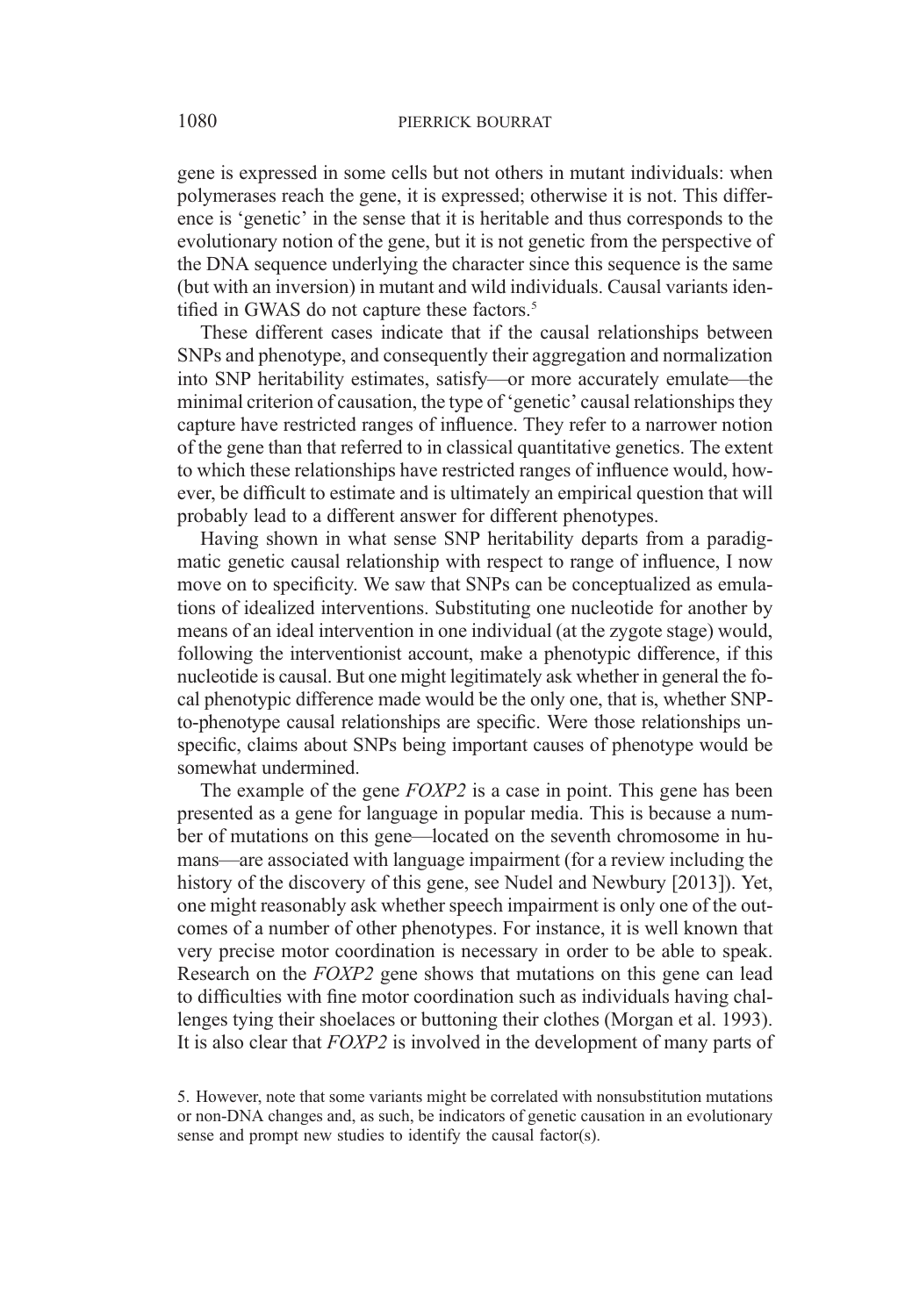the brain, as well as the development of the lungs and gut. Knockout of the gene in mice leads to reduced life expectancy (Vargha-Khadem et al. 2005).

It is also important to recognize that without a mechanism explaining the mode of action of differences made by a nucleotide change, assessing the degree of causal specificity of causal relationships from SNPs to phenotypes will be undermined.<sup>6</sup> This is, however, mitigated by measures of genetic correlation between different traits that permit estimates of the pleiotropy for a given genetic variant—that is the extent to which a gene influences more than one trait, a form of causal specificity. Using such estimates, Visscher et al. (2017) report that pleiotropy is pervasive for many human complex traits. Finally, and related to that point, the extent to which a relationship from SNP to phenotype is specific will, in many cases, depend on the way a phenotype is defined. A complex trait such as hypercholesterolemia would perhaps appear as a number of different traits—different subtypes of hypercholesterolemia—if one knew all the different mechanisms involved in the development of the condition.7

In sum, even though an SNP might be causally linked to some of the variation in a particular phenotype, it might only be so very nonspecifically. Without details of the molecular mechanisms underlying the expression of a phenotype, however, it would be difficult to assess the extent to which the variation results from a specific causal relationship.

Moving on to stability, it should be stressed that all associations between SNPs and phenotype happen in particular populations. Why does that matter? Simply because establishing a causal relationship between an SNP and a phenotype in one population does not mean that this relationship would hold in a different background—especially in the absence of knowledge of underlying mechanisms. It could very well be the case that the same variant in one population has the opposite effect or no effect in a different population.8 Recall the case of malignant hyperthermia. The disorder occurs as a result of a single mutation and in very particular circumstances. From this example, it is possible to imagine that many of the causal variants influence complex phenotypes only under specific conditions (e.g., diet, climate, cultural practices) varying between different populations. Were this to be the case, SNP heritability estimates would refer to unstable causal relationships (see fig. 1). The possibility of such phenomena is recognized in the literature, and it is hoped that studies of populations of non-European descent

<sup>6.</sup> The interventionist account has some resources to assess whether a causal relationship refers to a mechanism. See, e.g., Woodward (2002).

<sup>7.</sup> This point is also related to the notion of proportionality of causal explanation. See Woodward (2010) and Pocheville et al. (2017).

<sup>8.</sup> This is a version of the famous 'locality problem' (Lewontin 1974; Sesardic 2005; Bourrat 2019a).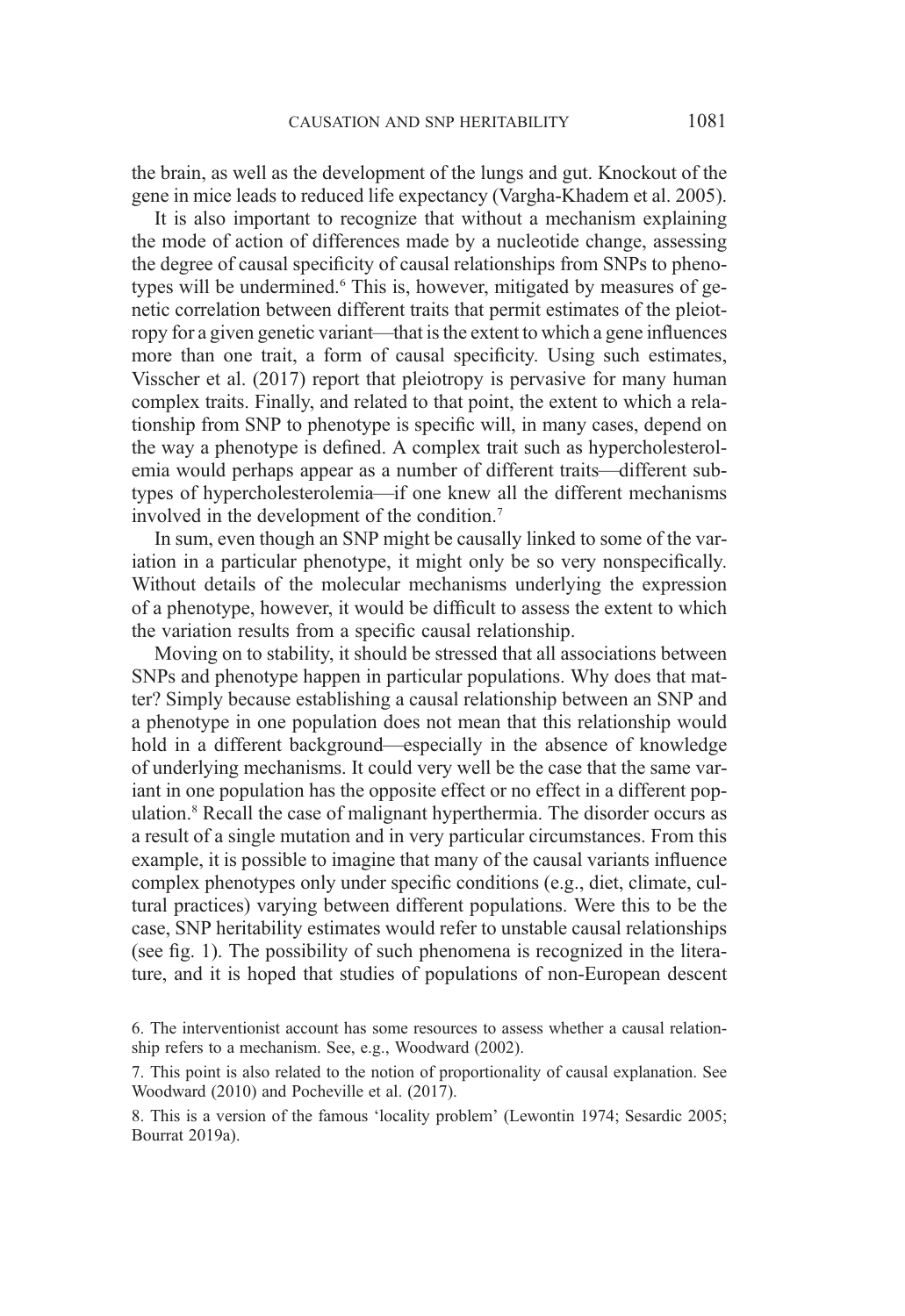will soon be available (Visscher et al. 2017) to permit us to assess the stability of the SNP heritability estimates.

5. Conclusion: Where Are We At? I have shown that applying the interventionist account of causation to the notion of SNP heritability can help us understand some of the challenges surrounding the claim that SNP heritability captures causal relationships between genes and phenotypes. More particularly, if (strictly speaking) it is true that causal variants represent loci of genetic causation for phenotypes (insofar as they emulate ideal interventions), they generally do not correspond to the full range of influence classically associated with genetic causation. It is also doubtful that the causal relationships identified in GWAS have high specificities in general—although there might be some exceptions—especially in the absence of known mechanisms underlying the relationships (see Matthews and Turkheimer 2019). Finally, it is unclear whether all the associations found in populations of European descent will remain once samples from a wider range of populations become available. Having framed some of the problems surrounding the notion of heritability from the perspective of the interventionist account, I expect the ins and outs of other problems surrounding this concept—especially those pertaining to causation in the context of the advent of new biotechnologies—to be more easily assessed thanks to this framing.

## **REFERENCES**

- Bourrat, Pierrick. 2019a. "Heritability, Causal Influence and Locality." Synthese. https://doi.org/10 .1007/s11229-019-02484-3.
	- -. 2019b. "On Calcott's Permissive and Instructive Cause Distinction." Biology and Philosophy 34 (1): 1. https://doi.org/10.1007/s10539-018-9654-y.
	- 2019c. "Variation of Information as a Measure of One-to-One Causal Specificity." European Journal for Philosophy of Science 9 (1): 11. https://doi.org/10.1007/s13194-018-0224-6.
- Bourrat, Pierrick, and Qiaoying Lu. 2017. "Dissolving the Missing Heritability Problem." Philosophy of Science 84 (5): 1055–67.
- Bourrat, Pierrick, Qiaoying Lu, and Eva Jablonka. 2017. "Why the Missing Heritability Might Not Be in the DNA." BioEssays 39 (7). https://doi.org/10.1002/bies.201700067.
- Bush, William S., and Jason H. Moore. 2012. "Chapter 11: Genome-Wide Association Studies." PLOS Computational Biology 8 (12): e1002822. https://doi.org/10.1371/journal.pcbi.1002822.
- Downes, S. M. 2009. "Heritability." In Stanford Encyclopedia of Philosophy, ed. Edward N. Zalta. Stanford, CA: Stanford University. https://plato.stanford.edu/entries/heredity/.
- Elgin, Sarah C. R., and Gunter Reuter. 2013. "Position-Effect Variegation, Heterochromatin Formation, and Gene Silencing in Drosophila." Cold Spring Harbor Perspectives in Biology 5 (8). https://doi.org/10.1101/cshperspect.a017780.
- Falconer, Douglas S., and Trudy F. C. Mackay. 1996. Introduction to Quantitative Genetics. 4th ed. Essex: Longman.
- Griffiths, P. E., and E. M. Neumann-Held. 1999. "The Many Faces of the Gene." Bioscience 49:656–62.
- Griffiths, P. E., and K. Stotz. 2013. Genetics and Philosophy: An Introduction. New York: Cambridge University Press.